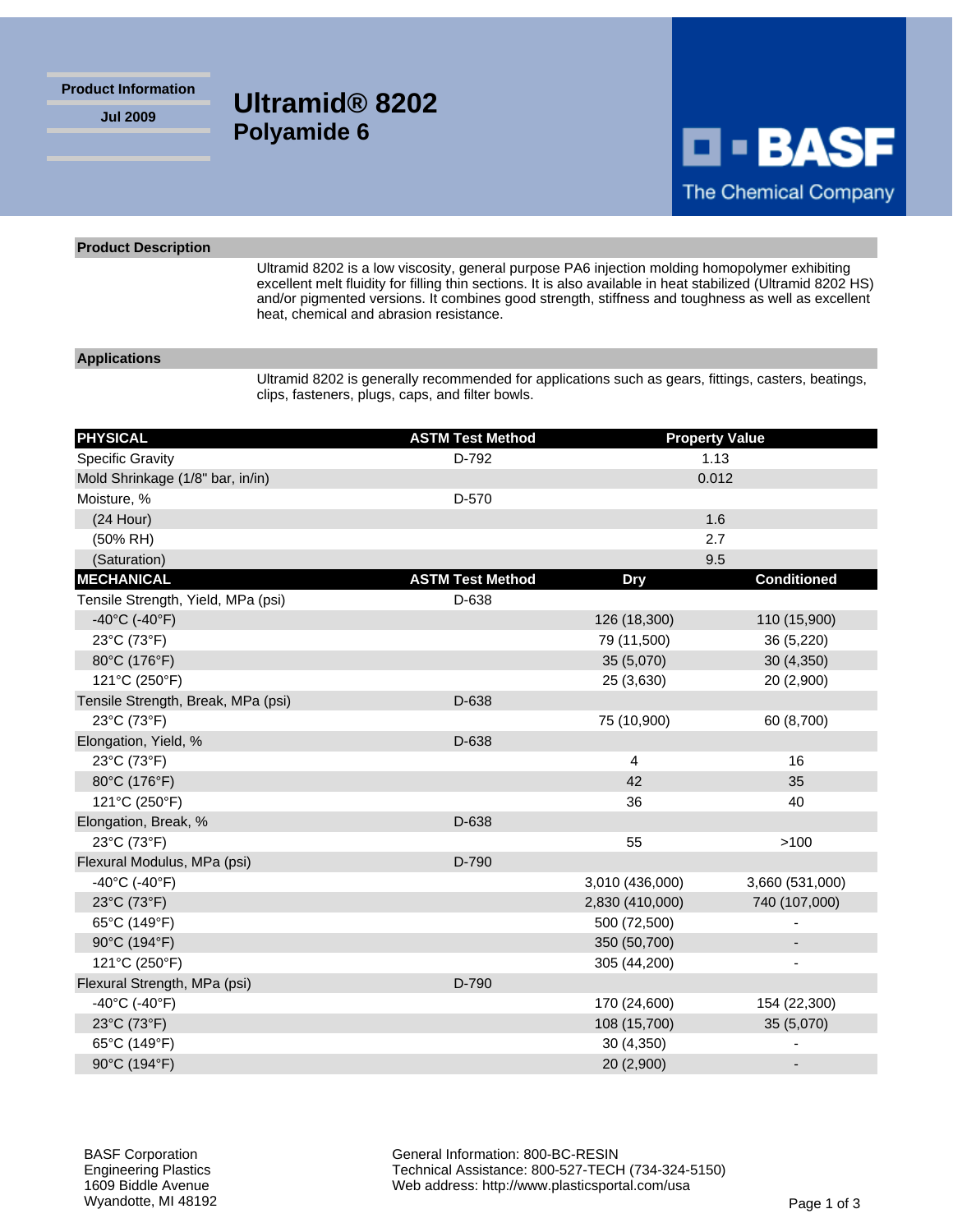# **Ultramid® 8202**



| 121°C (250°F)                                             |                                               | 17 (2,460) |                    |
|-----------------------------------------------------------|-----------------------------------------------|------------|--------------------|
| Rockwell Hardness, R Scale                                | D-785                                         | 119        |                    |
| <b>IMPACT</b>                                             | <b>ASTM Test Method</b>                       | <b>Dry</b> | <b>Conditioned</b> |
| Notched Izod Impact, J/M (ft-Ibs/in)                      | D-256                                         |            |                    |
| $-40^{\circ}$ C (-40 $^{\circ}$ F)                        |                                               | 48 (0.9)   | 43(0.8)            |
| 23°C (73°F)                                               |                                               | 58 (1.1)   | NB.                |
| Drop Weight Impact, ft-lbs, 23°C                          | <b>BASF Drop Weight</b><br><b>Impact Test</b> | 105        | >200               |
| <b>THERMAL</b>                                            | <b>ASTM Test Method</b>                       | <b>Dry</b> | <b>Conditioned</b> |
| Melting Point, °C(°F)                                     | D-3418                                        | 220 (428)  |                    |
| Heat Deflection $@$ 264 psi (1.8 MPa) $°C(°F)$            | D-648                                         | 65 (149)   |                    |
| Heat Deflection @ 66 psi (.45 MPa) °C(°F)                 | D-648                                         | 178 (352)  |                    |
| Coef. of Linear Thermal Expansion, mm/mm °C<br>(in/in °F) | $E - 831$                                     | 0.83 X10-4 |                    |
| <b>UL RATINGS</b>                                         | <b>ASTM Test Method</b>                       | <b>Dry</b> | <b>Conditioned</b> |
| Flammability Rating, 1.5mm                                | <b>UL94</b>                                   | $V-2$      |                    |
| Relative Temperature Index, 1.5mm                         | <b>UL746B</b>                                 |            |                    |
| Mechanical w/o Impact, °C                                 |                                               | 85         |                    |
| Mechanical w/ Impact, °C                                  |                                               | 75         |                    |
| Electrical, °C                                            |                                               | 125        |                    |
| <b>ELECTRICAL</b>                                         | <b>ASTM Test Method</b>                       | <b>Dry</b> | <b>Conditioned</b> |
| Volume Resistivity, 1.5 mm                                | $D-257$                                       | $>1E13$    |                    |
| Dielectric Strength, Short Time, 1.5 mm                   | $D-149$                                       | 22         |                    |

#### **Processing Guidelines**

**Material Handling** Max. Water content: 0.15%

Product is supplied in sealed containers and drying prior to molding is not required. If drying becomes necessary, a dehumidifying or desiccant dryer operating at 80 °C (176 °F) is recommended. Drying time is dependent on moisture level, but 2-4 hours is generally sufficient. Further information concerning safe handling procedures can be obtained from the Material Safety Data Sheet. Alternatively, please contact your BASF representative.

#### **Typical Profile**

Melt Temperature 240-285 °C (464-545 °F) Mold Temperature 65-80 °C (176-203 °F) Injection and Packing Pressure 35-125 bar (500-1500 psi)

#### **Mold Temperatures**

A mold temperature of 65-80 °C (149-176 °F) is recommended, but temperatures of as low as 10 °C (50 °F) can be used where applicable.

#### **Pressures**

Injection pressure controls the filling of the part and should be applied for 90% of ram travel. Packing pressure affects the final part and can be used effectively in controlling sink marks and shrinkage. It should be applied and maintained until the gate area is completely frozen off.

#### **Fill Rate**

Fast fill rates are recommended to ensure uniform melt delivery to the cavity and prevent premature freezing.

#### **Note**